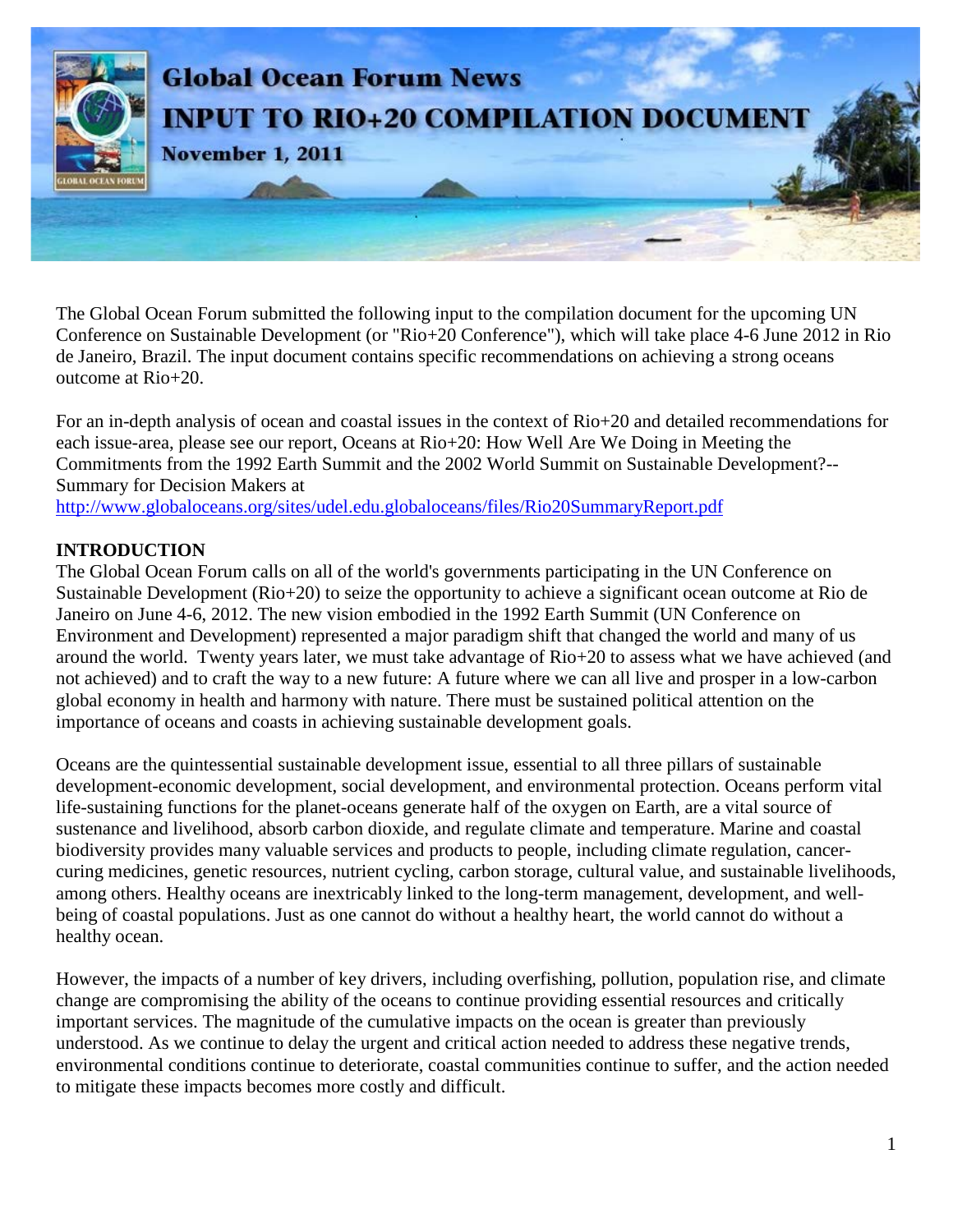Urgent action can no longer be delayed if we hope to provide a sustainable ocean for current and future generations. Societies must implement integrated and cross-cutting approaches to managing the world's ocean and coastal resources to ensure the survival of the planet and the safety and well-being of coastal and island populations in 183 coastal countries.

### **GENERAL PERSPECTIVES**

We must embrace the vision of the whole, and institute integrated oceans governance at all levels. At the global level, we need enhanced and decisive United Nations mechanisms for dealing with the new levels of risk arising from climate change impacts and realizing the opportunities that lie ahead. At the regional and national levels, we must bolster our collective capacity for addressing the intertwined issues of oceans, climate, and biodiversity in an effective and decisive manner, building on the experiences and partial successes since the 1992 Earth Summit and the 2002 World Summit on Sustainable Development. We must create and take advantage of opportunities presented by the movement towards a green economy and an improved framework for sustainable development, in order to alleviate poverty in coastal and island nations around the world and find better means by which these countries can sustainably benefit from the ocean resources found under their jurisdiction and ensure local benefits, social equity, resource conservation, and public transparency.

We must link the actions of the major global negotiating fora related to oceans (the Law of the Sea processes, the UN Framework Convention on Climate Change (UNFCCC), the Convention on Biological Diversity, etc.) to achieve coherent and decisive outcomes for ocean policy. Oceans must become a prominent aspect of the UNFCCC outcomes, given the central role of oceans in the climate system and the profound impacts of climate change on coastal and island resources and communities. We must support the implementation of a regular process for global reporting and assessment of the state of the marine environment, including socio-economic aspects (Regular Process), and the Intergovernmental Platform on Biodiversity and Ecosystem Services, and promote linkages among these initiatives, to provide a broader basis for more effective and coordinated decision making among the major fora and across all levels.

#### **SPECIFIC ELEMENTS**

The link between healthy oceans and sustainable development must be further recognized and enhanced. We must strengthen and underpin efforts already being taken on the ground that have laid the foundations for prolonged success-but with stronger measures, more decisive actions and, most importantly, enhanced global, regional, and national institutions that can adapt to changing conditions and potential tipping point scenarios in an effective, decisive, and timely manner. These efforts should build on successful experiences and effective institutional frameworks, rely on lessons-learned, and should be supported by sustainable financing.

In order to provide a basis and rationale for crafting a strong oceans outcome at Rio+20, the Global Ocean Forum, in collaboration with members of the Global Ocean Forum Working Groups and support from the Global Environment Facility, the UN Development Programme, and the University of Delaware, prepared a major report assessing progress achieved in the implementation of international commitments emanating from the 1992 UN Conference on Environment and Development (UNCED) and the 2002 World Summit on Sustainable Development (WSSD) related to oceans, coasts, and small islands, and examining the prospects of a green economy for oceans, coasts and small islands and an improved institutional framework for sustainable development. The report examines the implementation (or lack thereof) of each of the major UNCED/WSSD goals related to oceans, coasts, and island states in the following areas:

- Ecosystem-Based Integrated Coastal and Ocean Management
- Protection of the Marine Environment from Land-Based Activities, and Integrated Water Resources Management
- Biodiversity and Marine Protected Areas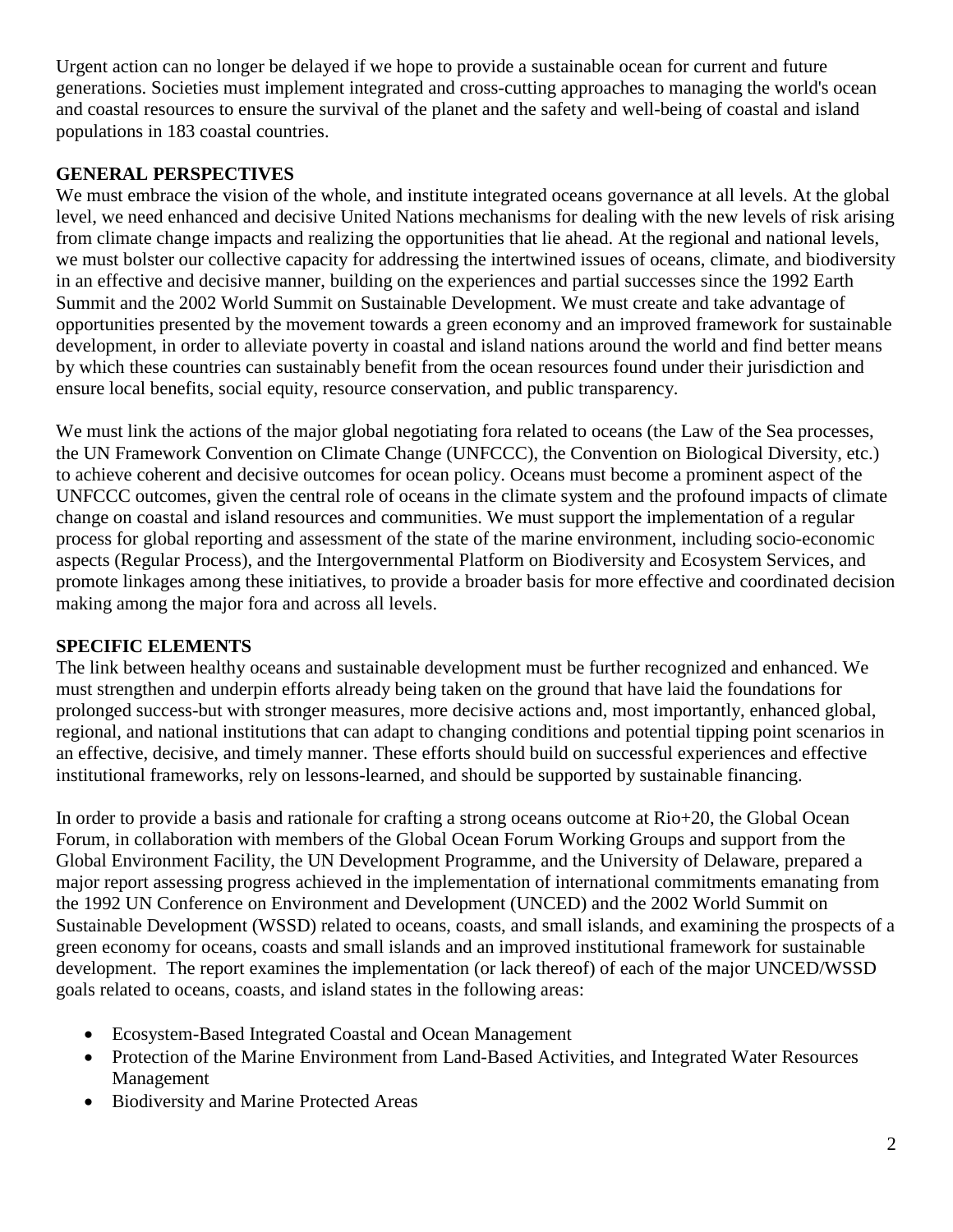- Small Island Developing States
- Sustainable Fisheries and Aquaculture
- Addressing Critical Uncertainties for the Management of the Marine Environment and Climate Change
- Coordination of UN Activities on Oceans
- A Regular Process for Global Reporting and Assessment of the State of the Marine Environment
- Capacity Development and Public Outreach

For each topic, we provide an overview of the issue-area as it has evolved, on the basis of the available data. We then provide a rating of progress achieved on the major UNCED/WSSD goals in the form of a Report Card. The report cards assess three major variables: 1) Extent of efforts; 2) Extent of progress, and 3) *Timing-Goals reached*. The report cards also provide an explanation for the grades that are given, discuss major obstacles to implementation, point to "bright spots" or successful cases, if appropriate, and present a set of recommendations for the consideration of decision makers. The report relies, in large part, on policy analyses prepared by the Global Ocean Forum and the expert judgments of participants at the five global ocean conferences organized by the Global Ocean Forum who come from all sectors of the global ocean policy community (governments, international agencies, NGOs, industry, science groups).

# **RECOMMENDATIONS FOR OCEANS AT RIO+20**

Major cross-cutting recommendations which emanate from the Oceans at Rio+20 report are highlighted below.

# **1. Ecosystem-Based Management/Integrated Coastal and Ocean Management (EBM/ICM)**

### *Proposal*

*Enhance the implementation of integrated ecosystem-based ocean and coastal management at the national, regional, and global levels, including in marine areas beyond national jurisdiction*

# *Rationale/Justification*

Oceans can no longer be managed solely on a sector-by-sector, use-by-use basis. Sole reliance on sectoral institutions at the national level does not provide an appropriate framework needed to manage complexity and uncertainty for effective EBM/ICM. Instead, as Agenda 21 put it, approaches that are "integrated in content, and precautionary and anticipatory in ambit" must be adopted.

Since 1992, the paradigm of ecosystem-based integrated coastal and ocean management has been widely accepted and put into place in a growing number of countries. A major challenge in the next phase is to further enhance the implementation of integrated ocean policy, including its institutional aspects, at various levels, and consider appropriate applications in marine areas beyond national jurisdiction.

# *Recommendations*

- Scale up successful EBM/ICM efforts at the national level to include larger portions of the coastal zone and ocean under national jurisdiction;
- Further strengthen integrated institutions and decision-making processes for oceans and coasts, including through the enactment of ocean and coastal laws;
- Accelerate the development and implementation of EBM/ICM in regional and transboundary governance approaches, including through the Large Marine Ecosystem Programs and the Regional Seas Programs, encouraging the adoption of regional protocols on EBM/ICM to guide action at the national level;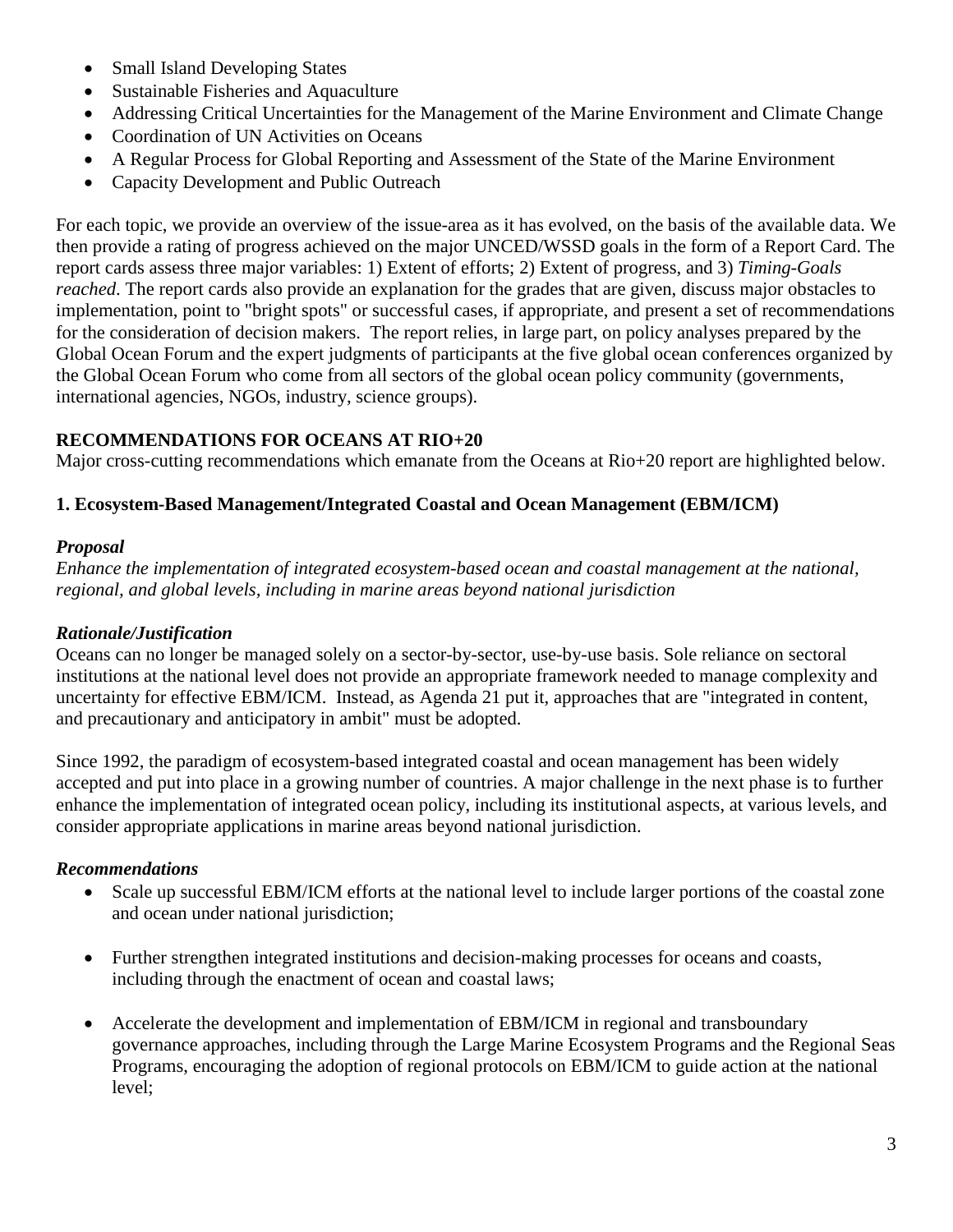- Apply established EBM/ICM principles and approaches to the 64% of the ocean that lies beyond national jurisdiction (ABNJ) to address multiple use conflicts, manage new uses, and protect vulnerable ecosystems and marine biodiversity. Vest authority for applying EBM/ICM approaches in ABNJ in existing or new institutions and establish a process for multiple-use decision making;
- Accelerate efforts to create representative, resilient and well-managed networks of Marine Protected Areas (MPAs) in the context of the ecosystem approach, complemented by the integration of harmonized economic and non-economic valuation methodologies into development planning and sectoral management frameworks;
- Incorporate and apply Marine Spatial Planning, aiming to achieve, in national waters and regional areas, the Convention on Biological Diversity's Aichi target of protecting at least 10 per cent of marine and coastal areas.

### **2. Oceans and Climate Change**

### *Proposal*

*Develop an integrated approach to addressing the interlinked issues of oceans and climate change, including through the development of an integrated strategy on oceans and climate within and outside the UN Framework Convention on Climate Change (UNFCCC)*

# *Rationale/Justification*

The world's oceans play a central role in global climate processes, generating oxygen, absorbing carbon dioxide and regulating climate and temperature. But climate change is now threatening the oceans' ability to continue to provide these services. The more than 50% of the human population that lives in 183 coastal countries, including 44 small island nations, are already experiencing the earliest and most pronounced effects of climate change, and will suffer disproportionate impacts from ocean warming--e.g., sea level rise, extreme weather events, glacial retreat, and ocean acidification--if bold action is not taken.

Despite the threats to these key resources, however, oceans and coasts have not figured on the agenda of the UN Framework Convention on Climate Change (UNFCCC) until very recently.

# *Recommendations*

Develop an integrated strategy for oceans and climate within and outside the UNFCCC that would include provisions for:

# **Mitigation**

- Adopt stringent reductions in greenhouse gas emissions, including from marine industries such as shipping, within a short timeframe;
- Support additional research on quantifying the amounts of carbon stored and released by marine and coastal ecosystems ("Blue Carbon"), take measures to protect and restore marine ecosystems as major carbon sinks, and move toward incorporating Blue Carbon into emissions reduction and climate mitigation protocols;
- Sustainably develop ocean-based renewable energy (such as offshore wind power, wave energy, tidal power, etc.) and accelerate efforts to implement these approaches through marine spatial planning;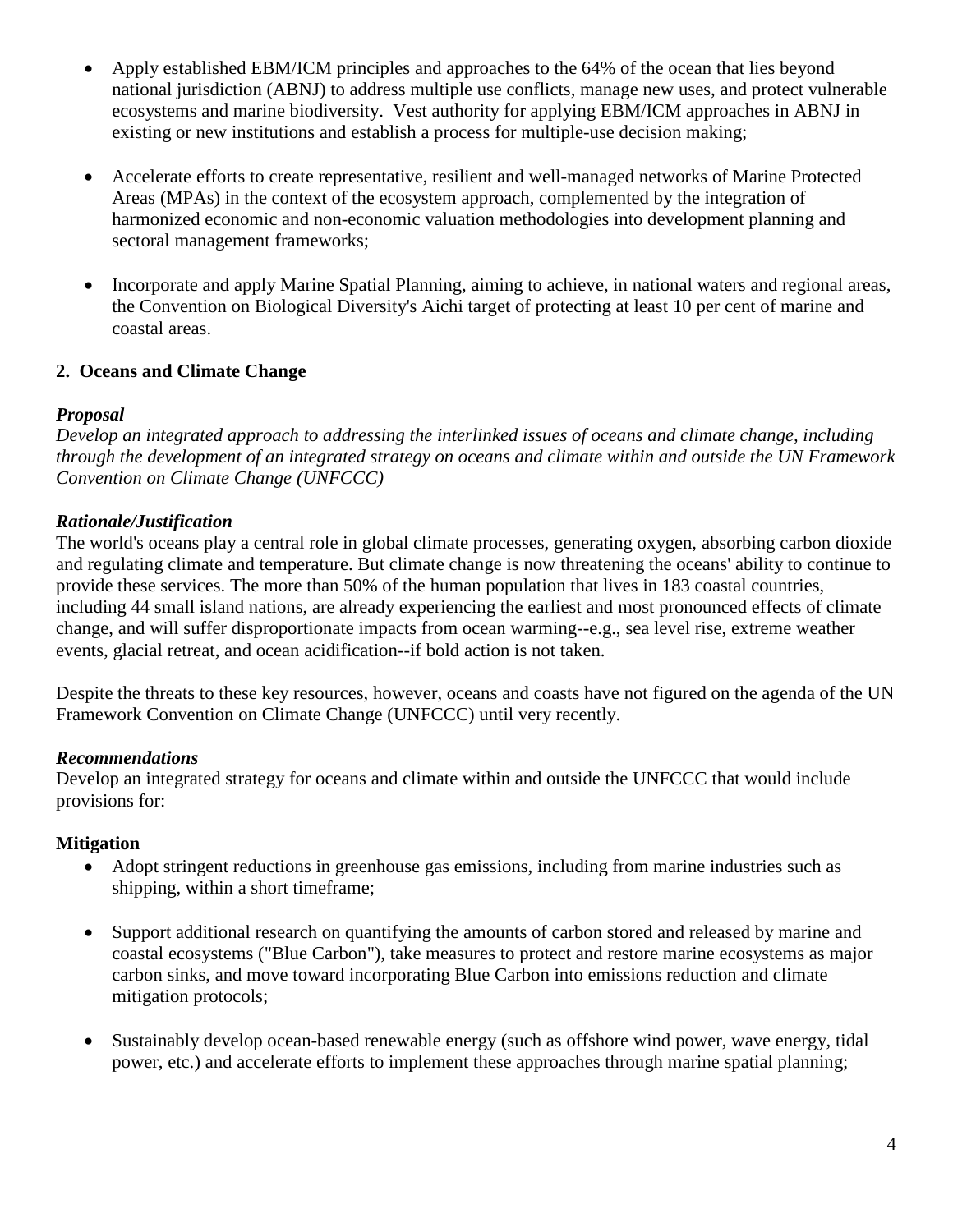- Consider and, if appropriate, develop regulatory systems for possible carbon capture and storage via injection in deep seabed geological formations;
- Strongly discourage application of other geo-engineering approaches, such as iron fertilization, and  $CO<sub>2</sub>$ injection in the water column.

### **Adaptation**

- Implement ecosystem-based adaptation strategies, including marine protected areas, through integrated coastal and ocean management institutions at national, regional, and local levels to build the preparedness, resilience, and adaptive capacities of coastal communities;
- Provide sufficient funding, supported by improved estimates of adaptation costs in coastal areas and small island States, to support adaptation for coastal and island communities that are at the frontline of climate change, including through the possible creation of a special Coastal Adaptation Fund;
- Develop and support measures to address the issues associated with the displacement of coastal populations as a result of climate change.

#### **Capacity development, scientific monitoring, and public education**

- Provide technical assistance to small island developing States (SIDS) and developing countries to build institutional capacity to implement adaptation measures, early warning systems, and disaster risk reduction;
- Improve awareness of understanding among policymakers and the general public of the importance of oceans and climate issues and the need to take bold policy measures and changes in behavior and lifestyle to avoid disastrous impacts on the world's coastal and island communities;
- Establish the scientific capacity in all countries for marine environment assessment, monitoring, and prediction;
- Expand public outreach and education efforts to improve awareness of the risks posed to coastal communities and to catalyze support for mitigation and adaptation responses.

### **3. Small Island Developing States (SIDS) and Oceans**

#### *Proposal*

*Improve the ability of SIDS to sustainably utilize and effectively govern their oceans and coastal resources to ensure the continued functioning of marine resources and ecosystems as a critical aspect of livelihood, wellbeing, and survival* 

### *Rationale/Justification*

Small Island Developing States (SIDS) are stewards of vast ocean resources and play a key role in efforts to sustainably manage ocean and coastal resources. Social and economic development for most SIDS is inextricably linked to the sustainable management and use of coastal and marine resources.

Many SIDS are often unable to benefit from the resources within their EEZs due to lack of funding support, exploitation by foreign entities, and, in some cases, insufficient technical and management capacity. Climate change further threatens the very survival and economic and social well-being of SIDS, bringing the drastic possibility, in some cases, of loss of country and widespread population displacement.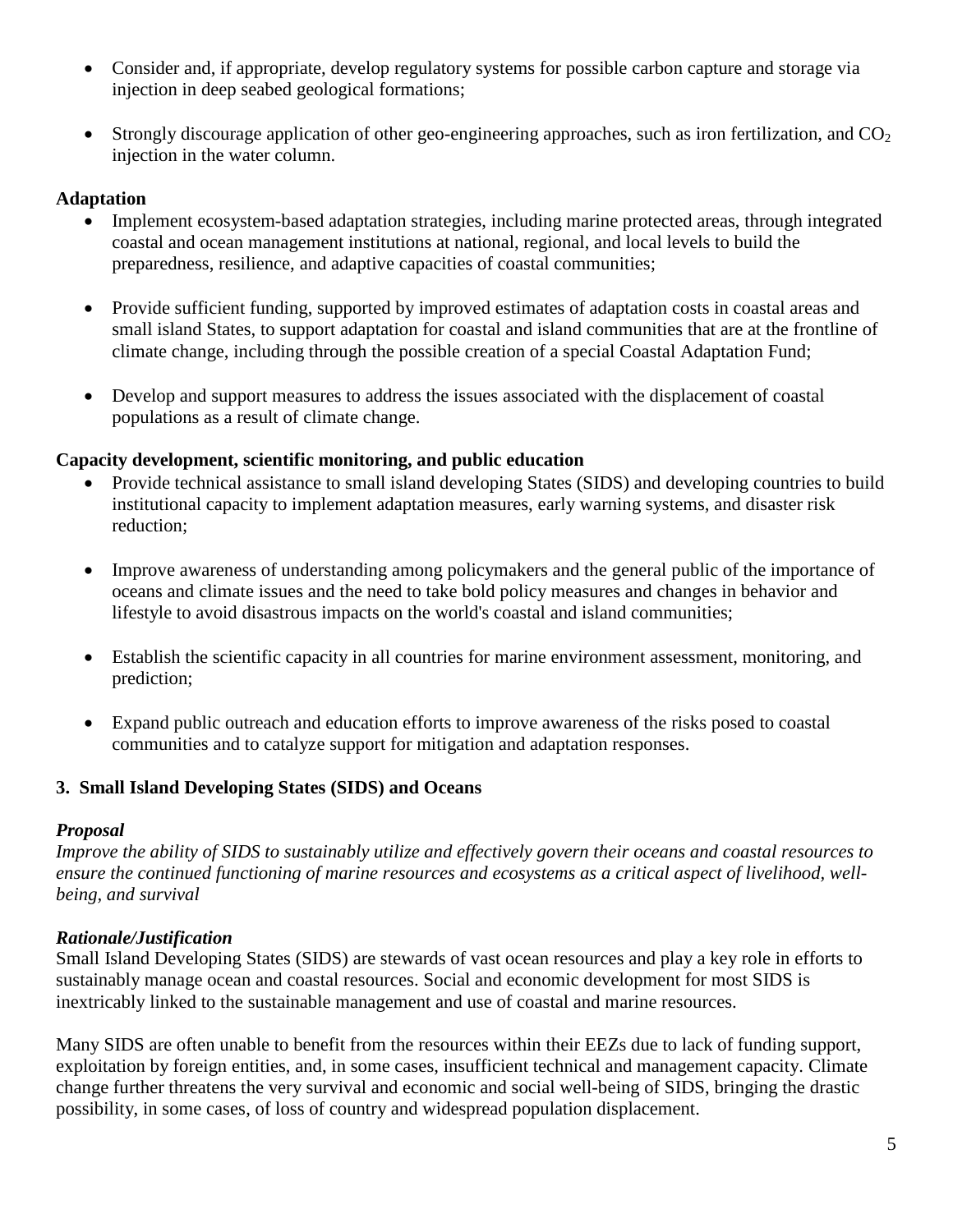Building the capacity of SIDS to equitably access and sustainably manage and utilize their oceans and coasts is critical to achieving sustainable development goals for oceans and coasts.

#### *Recommendations*

- Enhance ocean use agreements in the Exclusive Economic Zones (EEZ) of SIDS by improving their design and implementation to ensure social equity, resource conservation, and public transparency, and that the benefits from EEZ resources accrue to SIDS and their peoples;
- Provide financial support to SIDS to improve their ability to adapt to the impacts of climate change, supported by improved cost estimates, and to protect coastal and ocean ecosystems, securing their role in providing valuable ecosystem services, products, and livelihoods critical to achieving the Millennium Development Goals, especially poverty alleviation;
- Enhance capacity development on the interrelated issues of ocean and coastal management/climate change/biodiversity, especially: 1) among high-level leaders, 2) fostering the next generation of leaders through investment in university programs, especially through the SIDS Consortium of Universities, and 3) among leaders and stakeholders in local communities.

## **4. Capacity Development**

### *Proposal*

*Increase capacity for ocean and coastal management, and sustainable resource use, and ensure that capacity building projects are linked to national and regional sustainable development goals* 

## *Rationale/Justification*

The ambitious agenda on capacity development laid out by the UNCED and WSSD processes has not yet been realized. The total level of funds expended on capacity development has been very small, and there is little collaboration and coordination of efforts among the wide array of actors-educational institutions, UN agencies, multilateral and bilateral donors, and NGOs, that assist in capacity development.

Capacity development remains an issue of central importance to developing states and SIDS. With the threats of climate change, the importance of capacity development of country leaders, current and future professionals in the field, local communities, and the public, becomes even more important and urgent. Likewise, the strengthening of national institutions dealing with oceans and coasts to respond to the challenges of climate change adaptation and mitigation, represents an essential imperative. There needs to be greater collaboration and coordination among countries, donors, UN agencies, providers of capacity training and education, others, to provide an accurate assessment of needed financial investments, and to develop a strategic approach to capacity development at the global level and in various regions.

### *Recommendations*

- Develop a strategic approach to funding and capacity building for oceans and coasts, including through increased collaboration and coordination among countries, donors, UN agencies, and providers of capacity training and education. Periodically assess and track overall efforts and expenditures in capacity development, aggregate impact, and the extent to which current and emerging needs are being met;
- Substantially increase the total amount of financing devoted to capacity development, commensurate with the needs and challenges facing developing countries and SIDS;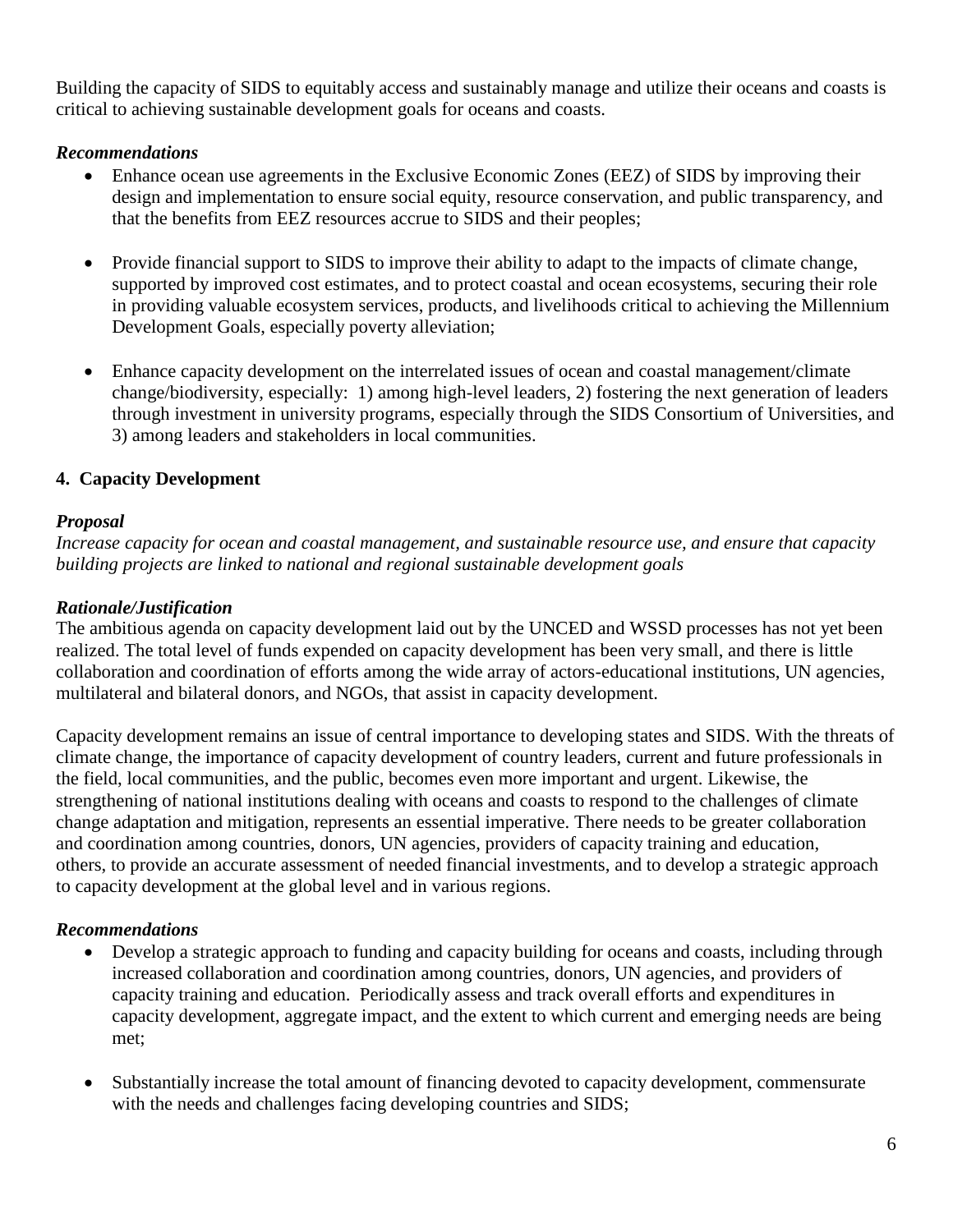• Develop and/or strengthen mechanisms for sharing of training materials and education curricula, and lessons learned in capacity development among organizations involved in capacity development for ocean and coastal governance, including the development of a clearinghouse of information on capacity building activities, courses, and training materials.

### **5. Green (Blue) Economy in the Context of Sustainable Development and Poverty Eradication**

#### **Proposal**

*Develop a low-carbon green (blue) economy that facilitates the sustainable utilization of ocean and coastal resources that provides for improved human well-being and social equity, while significantly reducing environmental and ecological impacts*

### **Rationale**

A green economy has been defined as one that results in improved human well-being and social equity, while significantly reducing environmental risks and ecological scarcities. It is an economy which is low in carbon, resource efficient and socially inclusive. The oceans play a critical role in sustainable livelihoods and social well-being around the world and offer a multitude of opportunities for greening the economy, especially in key sectors such as ocean and coastal ecosystems management, sustainable fisheries and aquaculture, ports and shipping, coastal tourism, and renewable energy. Therefore, the oceans must factor critically into the movement towards a low-carbon green economy to support sustainable development and poverty eradication.

### *Recommendations*

For the world's oceans and coasts, a blue approach to a green economy should:

- Support the greening of ocean industries through efficiency measures, low carbon technologies, and enhanced access to international markets and finance, especially for the developing and least developed countries;
- Identify and scale-up ongoing successful green economy initiatives (e.g., responsible coastal tourism practices modeled in small island developing States, sustainable fishing practices such as through certification of sustainably caught seafood, greening of the shipping industry through efforts to reduce sulfur oxide emissions) and strengthen means of implementation, including capacity building, technology transfer, and the mobilization of financial resources from both the public and private sectors;
- Ensure that the greening of ocean industries contributes significantly to: 1) new sources of income and jobs; 2) low carbon emissions, efficient use of resources, and reduced production of waste and pollution; and 3) sustainable development of oceans and coasts, social equity and inclusiveness, and poverty reduction in coastal communities;
- Support the valuation and payments of ecosystem services and other biodiversity financing mechanisms for more effective decision making in development planning involving ocean and coastal environments and resources. Information on the estimated value of particular ocean/coastal ecosystems in terms of the goods and services that they provide (such as food provision, raw materials, nutrient cycling, gas and climate regulation, and recreation), is a powerful tool for justifying conservation measures and the expenditure of financial resources for management;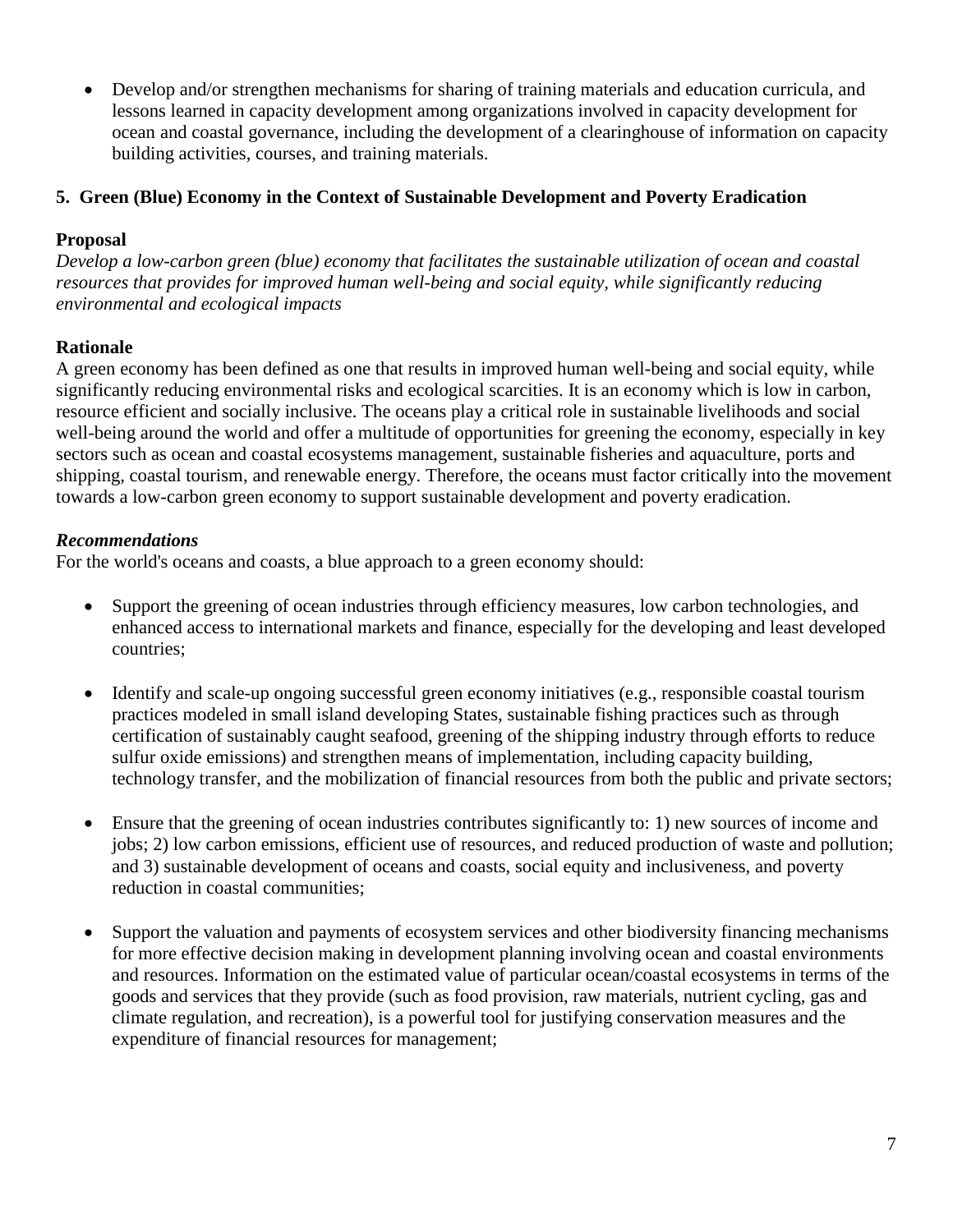- Support scientific research efforts to quantify the carbon sequestration capacity of coastal ecosystems, include mangroves in the existing  $REDD+ program<sup>1</sup>$  $REDD+ program<sup>1</sup>$  $REDD+ program<sup>1</sup>$ , and pursue the potential for the trading of various forms of "Blue carbon" (coastal vegetation such as mangroves, seagrasses and salt marsh grasses that sequester carbon) in a similar way to green carbon (e.g., rainforests) and how this could be incorporated into emission and climate mitigation protocols;
- Address the gaps in the implementation of international commitments on ocean-related targets within the framework of a green economy. For example: 1) reduce fishing pressure on overfished or depleted stocks through alternative livelihood development as part of a broader green growth roadmap; 2) apply the integrated and ecosystem-based approach to marine pollution prevention through more effective engagement of industry and the private sector;
- Enhance the capacity and participation of all stakeholders for effective ocean and coastal management and governance in a green economy through: provision of incentives for green/blue production and resources for promoting research, development, and transfer of clean technologies; investment in capacity development, and development of a toolbox of best practices and mechanisms for sharing knowledge, experience and practices, including through communities of practice.

### **6. Institutional Framework for Sustainable Development of Oceans and Coasts**

#### *Proposal*

*Develop a coordinated and coherent institutional approach to sustainable development of oceans and coasts at various levels, underpinned by renewed political attention and effective institutional frameworks, to enable a crosscutting approach and timely response to major threats and opportunities*

#### *Rationale*

The institutional framework for oceans and coasts in made up of a complex web of agreements, agencies and organizations operating at various levels, characterized by overlapping mandates, substantive policy gaps, conflicting priorities, and/or lack of coordination. In light of growing drivers of change, such as climate change and population growth, and insufficient political attention on oceans, achieving sustainable development goals for oceans and coasts becomes very difficult.

A coordinated and cross-cutting approach at the global, regional, and national levels (including a greater focus at the highest political levels) is needed to provide a common vision for sustainable development of oceans and coasts, enhance the joint capacity to address difficult issues (such as climate change), facilitate cross-sectoral and trade-off decisions among different sectors, develop integrated and coordinated solutions to interrelated problems, and enable joint action with appropriate funding support.

#### *Recommendations*

• Elevate oceans to the highest levels of the UN system (UN Secretary General), to enable a cross-cutting approach and appropriate and timely response to major threats and opportunities for oceans, including through the establishment of a UN Secretary-General or other high-level entity/coordination mechanism on oceans;

<span id="page-7-0"></span><sup>&</sup>lt;sup>1</sup> Reducing Emissions from Deforestation and Forest Degradation (REDD) is an effort to create a financial value for the carbon stored in forests, offering incentives for developing countries to reduce emissions from forested lands and invest in low-carbon paths to sustainable development. "REDD+" goes beyond deforestation and forest degradation, and includes the role of conservation, sustainable management of forests and enhancement of forest carbon stocks (UN REDD Programme)